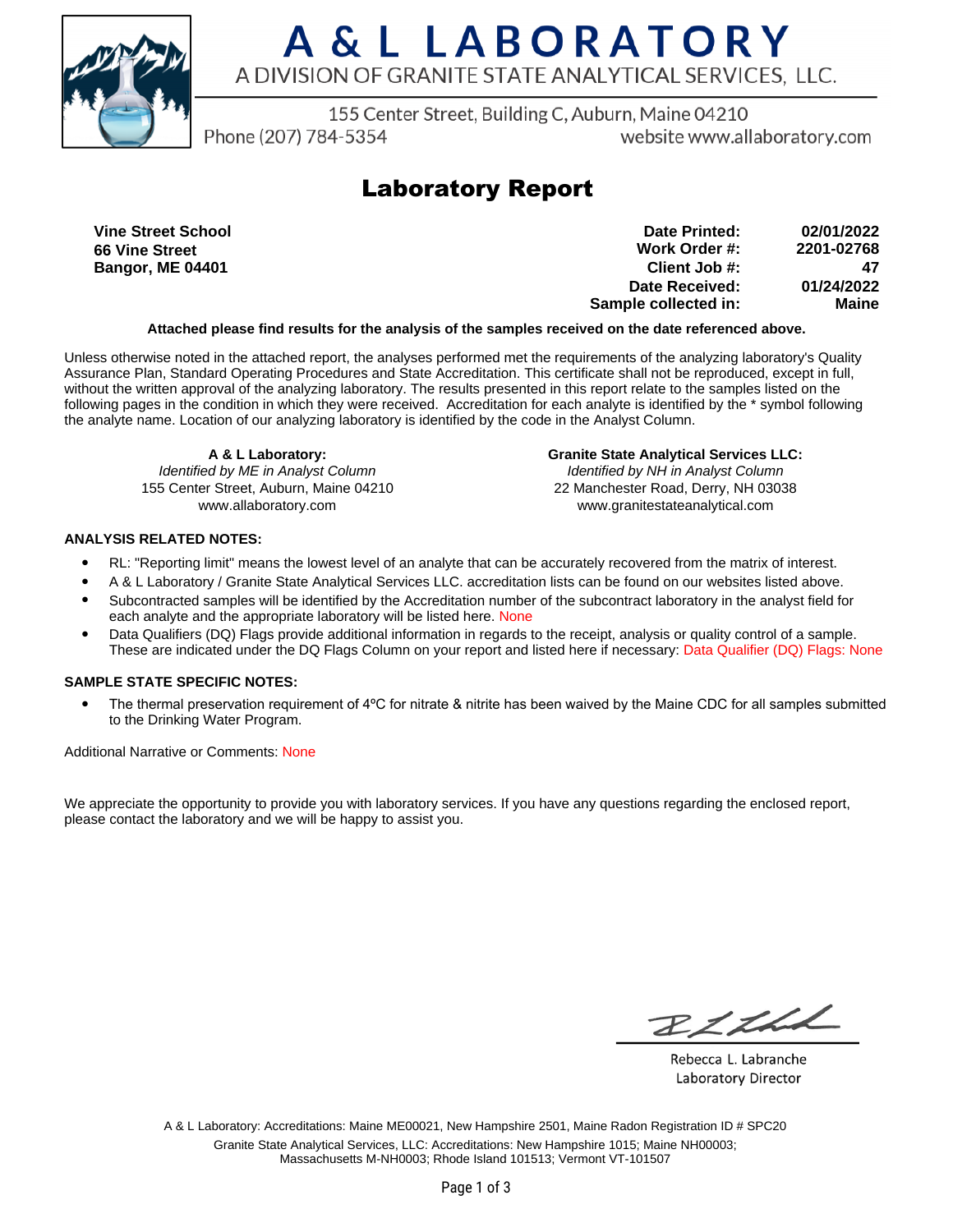

# A & L LABORATORY A DIVISION OF GRANITE STATE ANALYTICAL SERVICES, LLC.

155 Center Street, Building C, Auburn, Maine 04210

Phone (207) 784-5354

website www.allaboratory.com

**CERTIFICATE OF ANALYSIS FOR DRINKING WATER**

| <b>CLIENT NAME:</b>      | Vine Street School                 |
|--------------------------|------------------------------------|
| <b>CLIENT ADDRESS:</b>   | 66 Vine Street<br>Bangor, ME 04401 |
| <b>METHOD:</b>           | <b>EPA 200.8</b>                   |
| <b>EPA ACTION LEVEL:</b> | 15 ppb                             |
| <b>MAINE GUIDELINE:</b>  | 4 ppb                              |
| <b>REPORTING LIMIT:</b>  | 1 ppb                              |
|                          |                                    |

**DATE PRINTED:** 02/01/2022

| Legend            |   |
|-------------------|---|
| Lead Above 4 ppb  |   |
| Lead Above 15 ppb | ∞ |

**DATE AND TIME RECEIVED:** 01/24/2022 10:25AM **ANALYSIS PACKAGE:** Maine Schools-Lead **RECEIPT TEMPERATURE:** 12° CELSIUS **CLIENT JOB #:** 47

| Sample ID#                         | <b>Location</b>                                    | Sample Outlet<br><b>Type</b> | <b>Type</b> | Date - Time<br><b>Water Sampled</b> | Result | <b>Test Units Pass</b> | /Fail Flag | DO | <b>Analyst</b> | Date - Time<br>Analyzed  |
|------------------------------------|----------------------------------------------------|------------------------------|-------------|-------------------------------------|--------|------------------------|------------|----|----------------|--------------------------|
| 2201-02768-001                     | Drinking Water Tap - Room<br>g                     | C                            | <b>DWF</b>  | 01/22/2022 06:50AM                  | 178    | ppb                    | ⊗          |    |                | DG-NH 01/31/2022 07:30PM |
|                                    | 2201-02768-002 Drinking Water Tap - Room<br>10     | C                            | <b>DWF</b>  | 01/22/2022 06:52AM                  | 29.1   | ppb                    | $\otimes$  |    |                | DG-NH 01/31/2022 07:34PM |
| 2201-02768-003                     | Drinking Water Tap - Room<br>11                    | C                            | 0T          | 01/22/2022 06:54AM                  | 17.4   | ppb                    | $\otimes$  |    |                | DG-NH 01/31/2022 07:45PM |
| 2201-02768-004                     | Drinking Water Tap - Room<br>13                    | C                            | <b>DWF</b>  | 01/22/2022 07:06AM                  | 79.0   | ppb                    | $\otimes$  |    |                | DG-NH 01/31/2022 07:48PM |
| 2201-02768-005                     | Drinking Water Tap - Room<br>14                    | C                            | <b>DWF</b>  | 01/22/2022 07:08AM                  | 29.4   | ppb                    | $\otimes$  |    |                | DG-NH 01/31/2022 07:52PM |
| 2201-02768-006                     | Drinking Water Tap - Room<br>15                    | $\mathsf{C}$                 | <b>DWF</b>  | 01/22/2022 07:10AM                  | 150    | ppb                    | $\otimes$  |    |                | DG-NH 01/31/2022 07:55PM |
| 2201-02768-007                     | Drinking Water Tap - Room<br>16                    | C                            | <b>DWF</b>  | 01/22/2022 07:12AM                  | 14.6   | ppb                    | ♦          |    |                | DG-NH 01/31/2022 07:59PM |
| 2201-02768-008                     | Drinking Water Tap - Room<br>17                    | C                            | <b>DWF</b>  | 01/22/2022 07:16AM                  | 12.4   | ppb                    | $\bigcirc$ |    |                | DG-NH 01/31/2022 08:03PM |
| 2201-02768-009                     | Drinking Water Tap - Room<br>18                    | C                            | 0T          | 01/22/2022 07:19AM                  | 22.3   | ppb                    | $\otimes$  |    |                | DG-NH 01/31/2022 10:16PM |
| 2201-02768-010                     | Drinking Water Tap - Room<br>19                    | C                            | <b>DWF</b>  | 01/22/2022 07:21AM                  | 47.0   | ppb                    | $\otimes$  |    |                | DG-NH 01/31/2022 08:13PM |
| 2201-02768-011                     | Drinking Water Tap - Room<br>20                    | C                            | <b>DWF</b>  | 01/22/2022 07:23AM                  | 33.1   | ppb                    | $\otimes$  |    |                | DG-NH 01/31/2022 08:17PM |
|                                    | 2201-02768-012 Bottle Fill Station - D Wing        | C                            | <b>DWF</b>  | 01/22/2022 07:15AM                  | 5.3    | ppb                    | $\bigcirc$ |    |                | DG-NH 01/31/2022 08:20PM |
| 2201-02768-013                     | Drinking Water Tap - Book<br>Room                  | C                            | <b>DWF</b>  | 01/22/2022 07:04AM                  | 64.7   | ppb                    | $\otimes$  |    |                | DG-NH 01/31/2022 08:24PM |
| 2201-02768-014    Faucet - Library |                                                    | C                            | 0T          | 01/22/2022 06:48AM                  | 84.5   | ppb                    | $\otimes$  |    |                | DG-NH 01/31/2022 10:30PM |
|                                    | 2201-02768-015 Faucet - Office Restroom            | C                            | 0T          | 01/22/2022 06:56AM                  | 9.4    | ppb                    | ♦          |    |                | DG-NH 01/31/2022 10:34PM |
|                                    | 2201-02768-016 Kitchen - Food Prep Right<br>Faucet | C                            | <b>KF</b>   | 01/22/2022 06:59AM                  | 3.9    | ppb                    |            |    |                | DG-NH 01/31/2022 10:37PM |

RICHA

Rebecca L. Labranche Laboratory Director